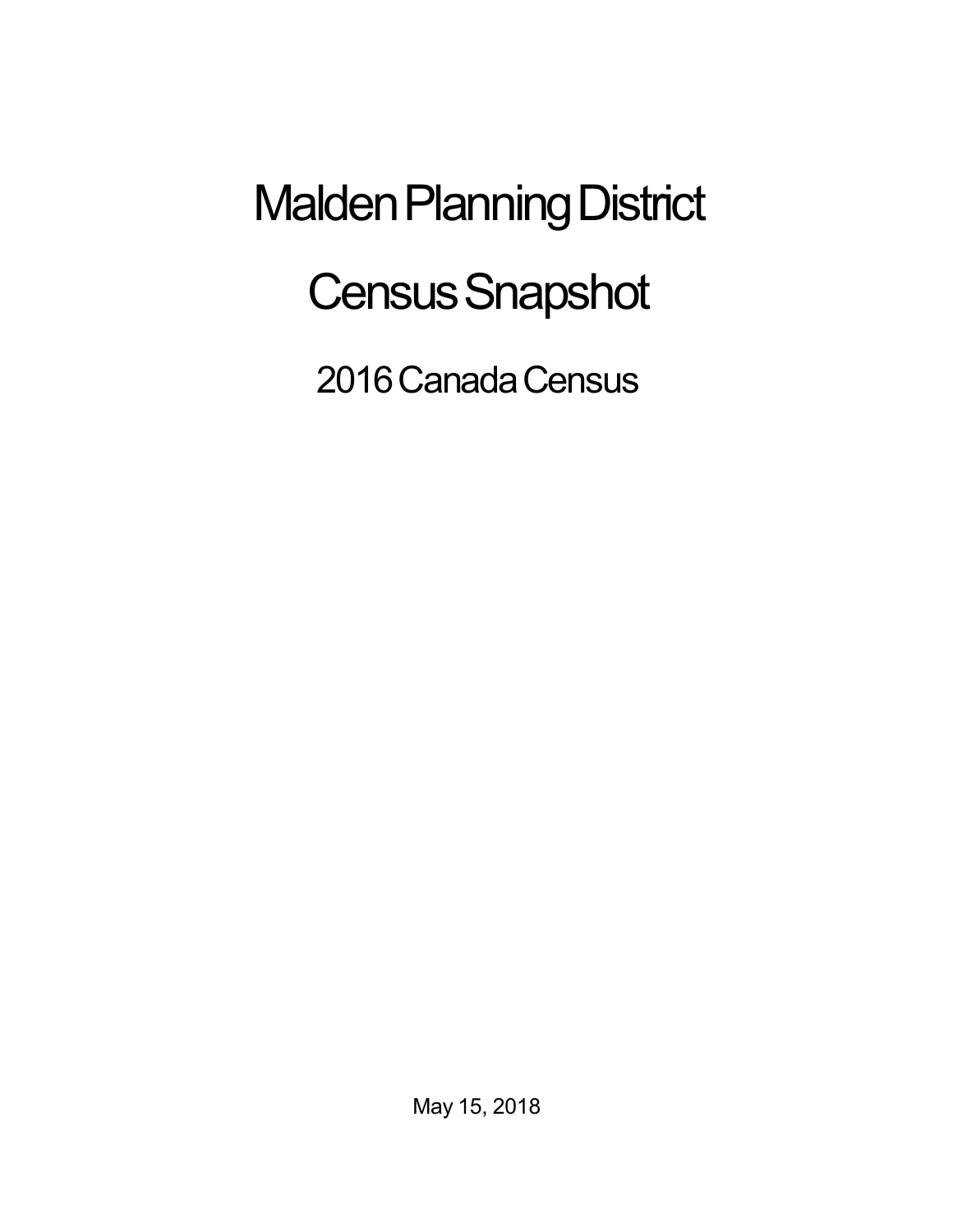City of Windsor Planning Department Malden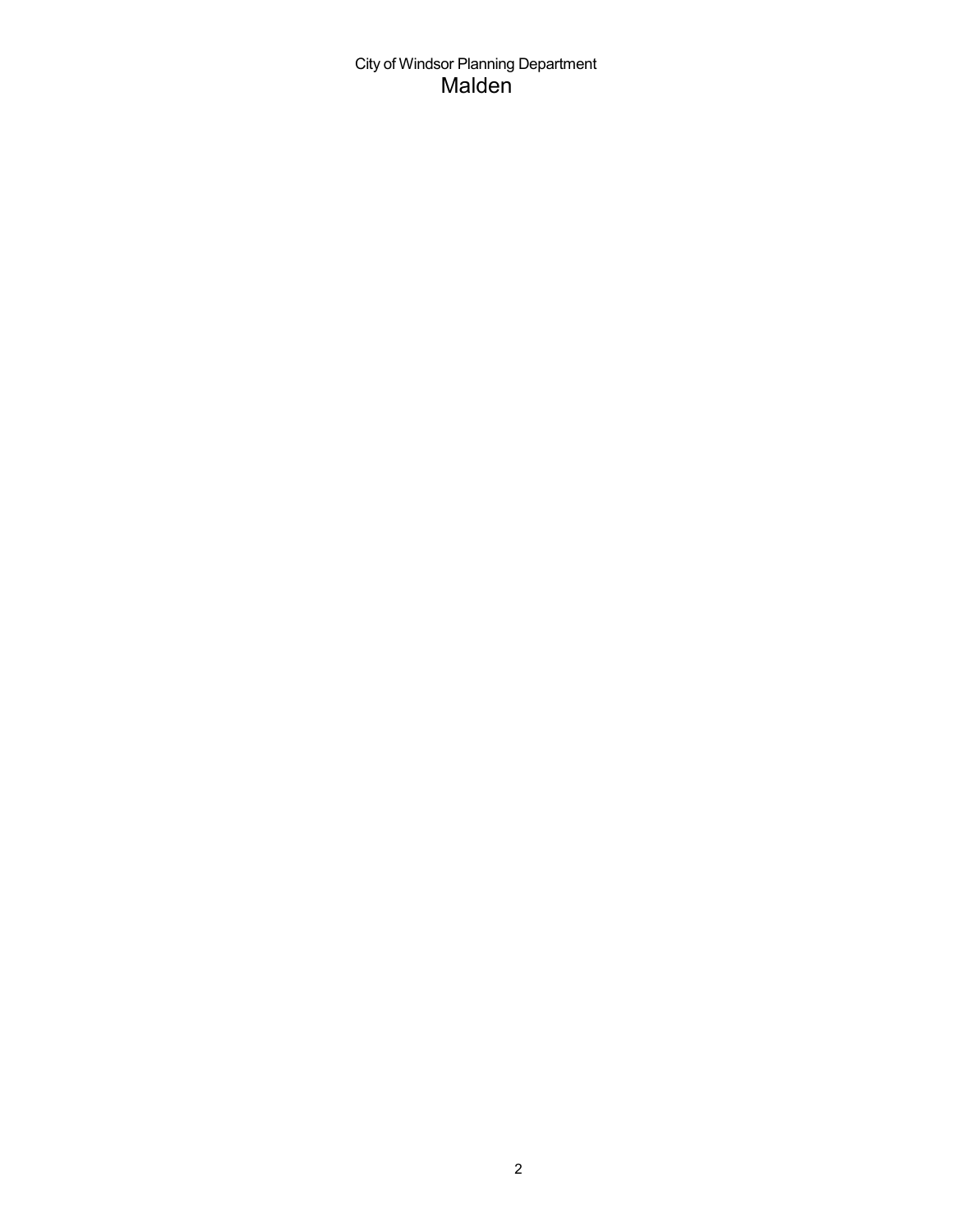## City of Windsor Planning Department 2016 Census Census Snapshot

| 2016 Census<br><b>Census Snapshot</b> | <b>Malden</b>    |     |
|---------------------------------------|------------------|-----|
|                                       |                  | %   |
| <b>Total Population</b>               | 1,746            |     |
| <b>Males</b>                          | 865              | 50% |
| Females                               | 881              | 50% |
|                                       |                  |     |
| <b>2016 Population by Age</b>         | 1,746            |     |
| 0 to 4 years                          | 72               | 4%  |
| 5 to 9 years                          | 90               | 5%  |
| 10 to 14 years                        | 103              | 6%  |
| 15 to 19 years                        | 90               | 5%  |
| 20 to 24 years                        | 127              | 7%  |
| 25 to 29 years                        | 77               | 4%  |
| 30 to 34 years                        | 94               | 5%  |
| 35 to 39 years                        | 85               | 5%  |
| 40 to 44 years                        | 95               | 5%  |
| 45 to 49 years                        | 134              | 8%  |
| 50 to 54 years                        | 140              | 8%  |
| 55 to 59 years                        | 142              | 8%  |
| 60 to 64 years                        | 147              | 8%  |
| 65 to 69 years                        | 140              | 8%  |
| 70 to 74 years                        | 77               | 4%  |
| 75 to 79 years                        | 70               | 4%  |
| 80 to 84 years                        | 37               | 2%  |
| 85 to 89 years                        | 20               | 1%  |
| 90 to 94 years                        | 9                | 0%  |
| 95 to 99 years                        | 5                | 0%  |
| 100 years and over                    | $\boldsymbol{0}$ | 0%  |
|                                       |                  |     |
| 0 to 14 years                         | 249              | 14% |
| 15 to 64 years                        | 1,131            | 65% |
| 65 years and over                     | 361              | 21% |
| 85 years and over                     | 40               | 2%  |
|                                       |                  |     |
| Average age of population             | 43.9             |     |
| <b>Median age</b>                     | 46.7             |     |
|                                       |                  |     |
| <b>Families</b>                       | 531              |     |
| Persons per family                    | 2.8              | 1%  |
|                                       |                  |     |
| Total couple families                 | 445              | 84% |